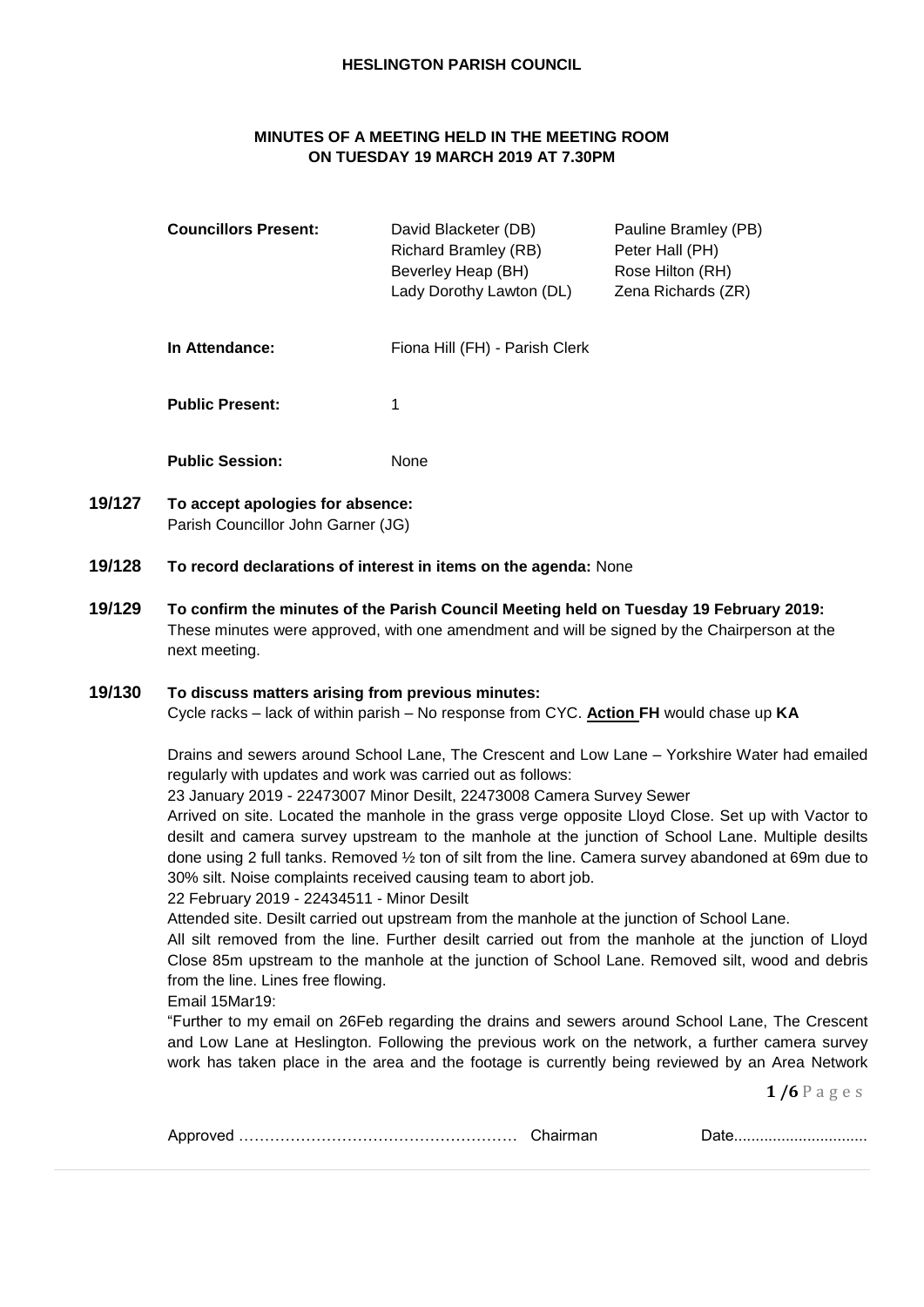Technician to see if any other work is required. I'm just waiting for the feedback form the Technician, and have chased this today; once I have a response I will update you again". Email 19Mar19:

"Further to my email on 15 March regarding the drains and sewers around School Lane, The Crescent and Low Lane at Heslington. A senior Network Technician has reviewed the most recent Camera Survey footage and decided he would like some more work to be done in the area, so he has arranged for further investigations to take place to check some of our other assets (manholes) to see if some remedial work is required. I'll continue to monitor in the office and contact you again when I have a further update. Please accept my apologies for the length of time this work is taking". **Action FH** to thank YW for their updates - watching brief.

### **19/131 To Discuss, if necessary, long-standing matters:**

1. Appearance of village –

- FH had contacted NatWest about the inferior repair work on the sill of the front window. A response was received as follows – "Thank you for your recent email. The reference number of your query is 18505626, please quote this when you contact us. I have reviewed your query and have passed your details on to the relevant team who we feel are best placed to deal with the query you have raised". Cllrs felt the sill appearance had been improved.

- Graffiti removed from wall of the Manor House – FH had written to owners, as agreed who had responded expressing their gratitude for the completed work.

- Footpath on University Road – obstruction by root growth

The University have agreed to move the fence away from the 3 trees in the footpath in July 2019 (GN meet 13 Feb).CYC will then improve the footpath for wheelchair and pushchair users. The Parish Council is awaiting a response from KA who was obtaining quotes from CYC to reroute the path, in order to submit an application for Ward Funding. **Action FH** to follow up with **KA**

Bench request from resident

FH had responded to resident "At the Parish Council in January 2019, this matter was discussed at length and the Parish Council felt uncomfortable about setting a precedent for future requests and as City of York Council were soon to enter purdah, the decision was made to defer this for more consideration after the elections". The resident replied that she hoped this would be considered further following elections.

- The Outgang/Broken fence PB reported to Halifax Estates
- Low Lane/School Lane Street Name Sign had been damaged beyond repair, probably by a car, DB had reported on the CYC website.
- Virgin Media Boxes/Requested paint green **Action KA** following up.
- Dog fouling Tally Alley/Requested signage In progress
- 2. Highway Matters –

- Road surface of Common Lane/Long Lane/Langwith Stray – CYC have previously advised areas must meet intervention levels before they could be repaired.

- School Lane/Field Lane – **DB** reported the there had been some repair work to the highway.

- Main Street/Collapsed Man Hole – There had been some repair work to the highway.

- Main Street West - DL reported potholes on south side Main St West from Hall Park to Holburn's Croft. **Action FH** to report to **CYC**

- Main Street West/Spring Lane, sinking manhole – Marked but no work done. **Action FH** to ask **KA** to follow up with CYC

- Main Street Parking Bays, time changes – CYC update "We are hoping the proposal will be advertised later this month (Mar 19). If no objections are received we would be looking at implementation around May. **Action FH** - on watching brief

- Children playing sign. Still in the wrong situ. **Action FH** to contact **KA**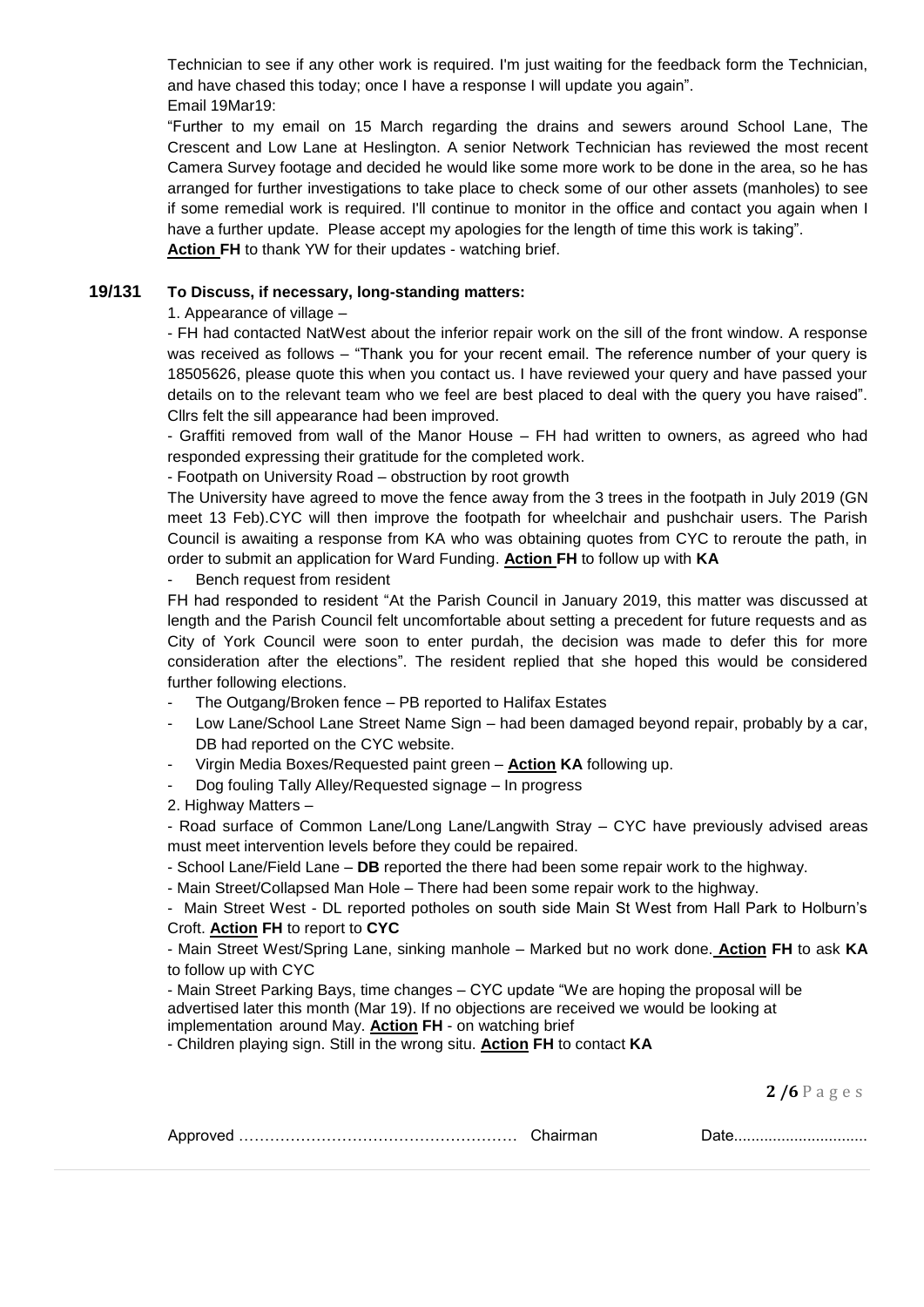- DB had reported the damaged road sign for Low Lane, School Lane/ Crescent end, re: Street Furniture Eform No. 103733862.The highways department placed an order for repair of the sign on 02/03/2019." **Action FH** On watching brief.

#### 3. City of York Council

3.1 Article 4 (2) Direction - Nick Allen had reported "A report has been sent to Mike Slater (Assistant Director for Planning and Public Protection) recommending proceeding with a Forward Plan Submission Form for the preparation and service of an article 4(1) direction. This is then considered by Neil Ferris (Corporate Director of Economy and Place) who will decide whether it can be agreed by the Executive Member or the full Executive. As CYC is now in 'purdah' prior to the May elections this process is not a delaying progress, regrettably it's just the approval process that we have to go through".

### 3.2 Local Plan – NTR

- the PC agreed to write to Julian Sturdy inviting him to a Parish Council meeting to discuss the Local Plan, the impact on the rural part of the village, the SSSI and agricultural land. **Action FH** to write 4. University of York

- FH was in the process of contacting CYC and developers to arrange a monthly forum regarding land to the South of Field Lane (18/01416/REMM). PH reported the University will re-introduce meetings during the new development on Campus East and this will include participation by the Contractors (.GN meet 13 Feb 19)
- Signage A resident has made a complaint to CYC as they did not agree with the interpretation of the Conservation Officer that the remaining signs were acceptable and has asked for the decision taken to be reconsidered. A further response is awaited.
- Still awaiting response from University Registrar to request more information about the timescale for addressing the road safety issues on University Rd 4.1 Antisocial Behaviour –
- FH had written to North Yorkshire Police asking for a meeting to discuss antisocial behavior by university students. PCSO 5648 Simon Hall had responded "I have been asked to contact you to arrange a meeting to discuss students causing ASB. I am at work for the next 3 days and then I am on to my days off. I will be back at work next Tuesday for 6 days. I am usually available from 2pm onwards to meet. I look forward to hearing from you .**Action PB** to arrange a meeting.
- BH reported that she had met with Stephen Tallboys and the Streetwise Night Patrol teams. The night patrol presence was having some effect on the behavior of students. Plans were under review for Freshers Week 2019.

The University have obtained funding to extend the night time Security experiment (Streetwise) until the end of the University year. (GN meet 21 Feb 19)

5. Neighbourhood Planning – DB reported a successful consultation period had now closed, and all responses are in the process of being reviewed and analysed.The Parish Council would have the opportunity to review the table of these decisions. The table would be uploaded to the website as part of the evidence. The Pre-submission Plan would then be the Submission Plan, which would be ready for presentation to the Parish Council June/July 2019. PB hoped it would be before a full Council. Once approved, it would be submitted to CYC.

6. Communication: The website is up to date with info received. The next edition of the newsletter would be prepared for early April and would include an article about the Lengthsman.

### **19/132 To receive any matters raised by members of public:** None

|--|--|--|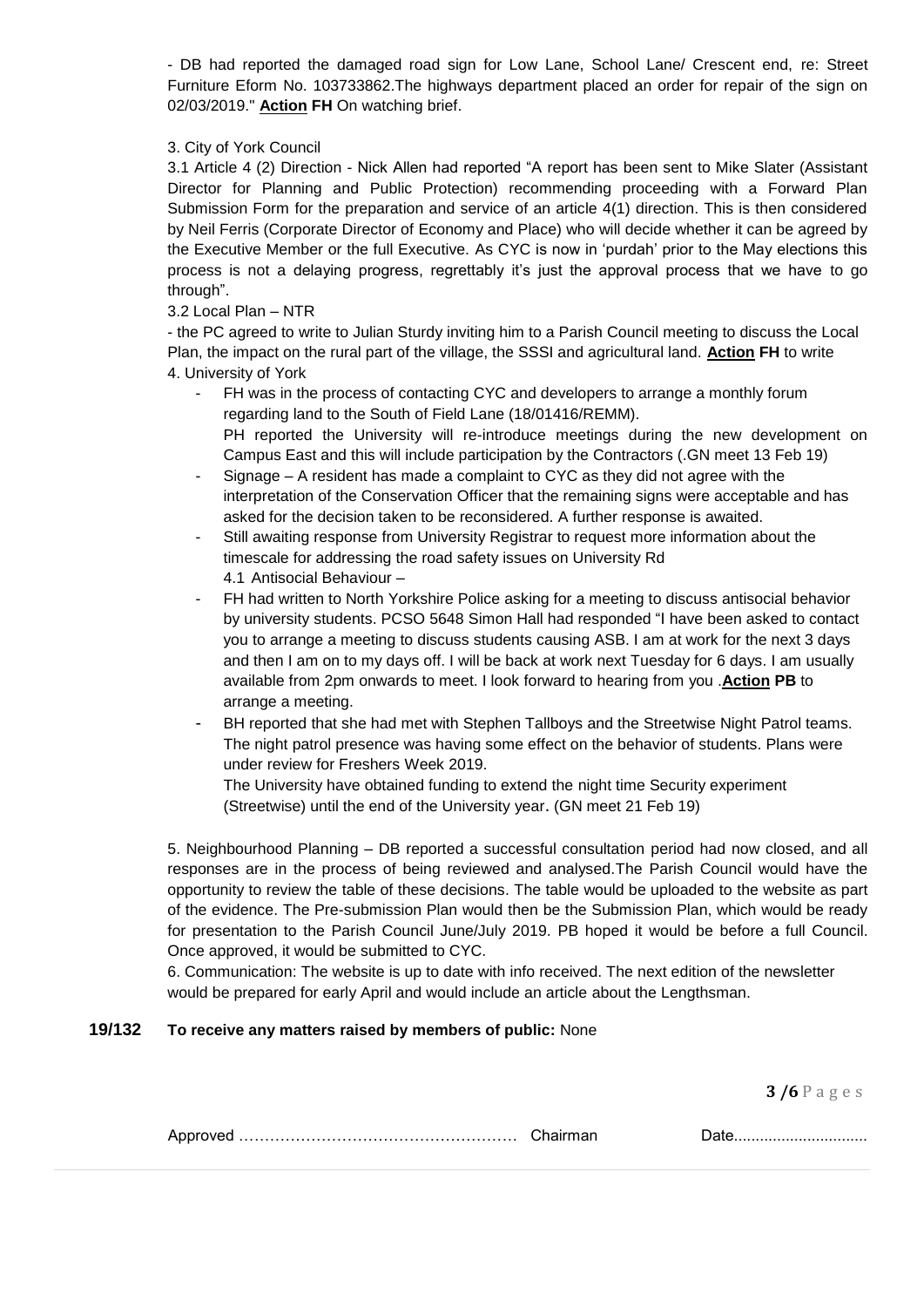### **19/133 To report and make relevant recommendations on new planning applications:**

*Letter A: We support the application*

*Letter B: We have no objections*

*Letter C: We do not object but wish to make comments or seek safeguards as set out overleaf Letter D: We object on the planning grounds set out overleaf*

- 1. 19/00300/FUL Little Hall, Main Street No Objections/Unanimous
	-
- 2. 19/00301/LBC Little Hall, Main Street No Objections/Unanimous

#### **19/134 To report planning decisions by City of York Council:** None

### **19/135 To receive reports from representatives of following outside bodies:**

- 1. Ward Councillors Updates given within the minutes
- 2. North Yorkshire Police Report for Feb19 had been circulated around Cllrs. Attached at end
- 3. Heslington East Community Forums

4. Good Neighbours Forum In addition to the reports given during meeting PH reported \* First are not planning to change the charges for Heslington residents and will not provide discounts for multiple purchased bus tickets.

\* Roses week is to be held in York this next term and will include a firework display on the Friday \*There will be a new CYC Landlord Registration Scheme. Students having trouble with Landlords will be able to Contact CYC about it.

5. Ouse and Derwent Drainage Board – No meeting to report

6. Sports Field – ZR reported a meeting last week, when is was agreed that the home team would park at Halifax College, so the away team could park on site.

- 7. York Environment Forum No meeting to report, but the subs (£10.00) would be due
- 8. Alms Houses ZR reported that the Memorial Cottages were likely to be re-roofed this year.
- 9. The Meeting Room DL gave an update on recent events.
- 10. Fulford & Heslington Ward The next meeting is on 26Mar19, PB would attend.

## **19/136 To receive any new correspondence received by the council:**

- The Parish Council received reports of rumours about a proposed transport hub car park site on in the area to the left opposite Heslington East at the junction of Field Lane and Windmill Lane. PB had contacted the university, who responded "The posters and leaflets about this are nothing to do with the University and we do not know who has put them up which is causing concern both across our university community and locally as well. Indeed, we do not own the land referred too. I really appreciate you checking in with us. If you could help us put these unfounded rumours to bed that would be very much appreciated for which we would be very grateful indeed". The Parish Council remains concerned about this and will continue to monitor.
- Lord Deramore School House Update from CYC- repairing the brick work from 26th April to 5th July. From completion of the brick work the fire and intruder alarms will be disconnected to that building. From that point onwards CYC does not have any involvement with the listed building. Strutt and Parker (or whoever) will have to secure the building. At the handover point names and contact numbers of the people involved at Strutt and Parker and Grays Solicitors will be given. Strutt and Parker intent is to sell the building as it is, but with planning permission to adapt it into two houses. There could be a period of time yet before a new owner takes it on and makes changes to the building.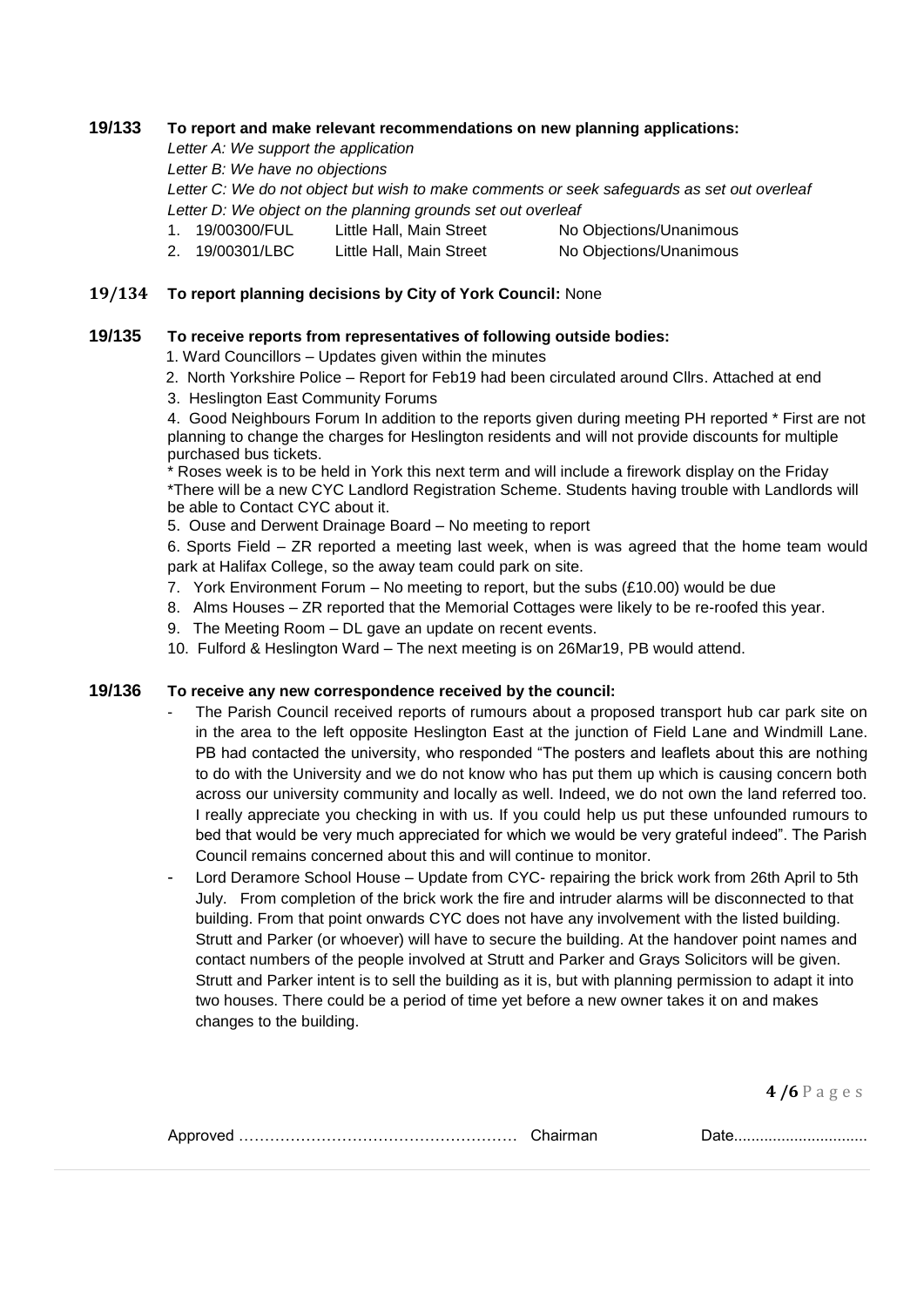- Pilgrim PR, who are working on behalf of Oakgate and Sandby, the promoters of the ST15 site in York Council's Local Plan process, emailed to offer a meeting with the Parish Council to discuss the Local Plan. FH had responded as follows – "Thank you for your email. As you will be aware, Parish Council meetings are open to the public, so you are most welcome to attend. However, the Parish Council do not feel that a "chat or meet up" is necessary at this stage. If you wish to email any comments on the plans and consultations, I am happy to circulate them to all Parish Councillors".

#### **19/137 To receive matters raised by members:** None

### **19/138 To discuss matters raised by Parish Clerk/Responsible Financial Officer:**

1. Bookkeeping records for year ending 31 Mar 19 to date

FH circulated copies of a bank reconciliation, along with an income & expenditure report.

2. Financial management - Internal Controls, Property/Asset Checks, Internal/External Audits, GDPR - NTR 3. Matters raised with/by Yorkshire Local Councils Association (YLCA) - Info/updates emailed to Cllrs. FH highlighted articles in the White Rose Update – Induction Packs, Internal Controls and Policy Reviews

|      |              | 4. To approve the following invoices for payment |         |        |
|------|--------------|--------------------------------------------------|---------|--------|
| 4.1  | Parish Clerk | Salary                                           | £280.33 | 001794 |
| -4.2 | Lengthsman   | Salary                                           | £339.33 | 001794 |

# **19/139 To confirm the dates of the future meeting(s) on Tuesdays at 7.30 p.m. in the Meeting Room as:**

16Apr19, 21May19, 18Jun19, 16Jul19, 20Aug19, 07Sep19, 15Oct19, 19Nov19, 17Dec19

------------------------------------------------------------------------------------------------------------------------------------------------------------------------------

Please Note: The Parish Council is keeping a watching brief on items reported, but awaiting intervention and will include on the agenda as and when specific information to report:

1. City of York Council/Ward Cllr Keith Aspden

| - Virgin Media Boxes                                                                                                  | Requested: paint green                                     |                                |                 |
|-----------------------------------------------------------------------------------------------------------------------|------------------------------------------------------------|--------------------------------|-----------------|
| KA reported that this was ongoing, he has written to Virgin Chief Executive requesting a site visit with Area Manager |                                                            |                                |                 |
| - Dog fouling/Tally Alley<br>KA reported that an update would be given at the next ward team meeting                  | Requested: costings for 3 new signs                        |                                |                 |
| - Play Area Child Sign                                                                                                | Sign remains in wrong situ. KA asked to follow up with CYC |                                |                 |
| - Collapsed Man Hole/Main StreetWest                                                                                  | Requested: repair                                          | Marked but no repair work done |                 |
| - Local Plan                                                                                                          | Requested: updates                                         | <b>NTR</b>                     |                 |
| - Main Street parking bays 12hr to 2hr                                                                                | To be advertised in March                                  |                                |                 |
| - Villages benches                                                                                                    | On hold                                                    |                                |                 |
| - Yorkshire Water                                                                                                     | YW giving regular updates with works undertaken            |                                |                 |
| - Cycle racks                                                                                                         | Requested to CYC                                           |                                |                 |
|                                                                                                                       |                                                            |                                | $5/6$ P a g e s |
|                                                                                                                       |                                                            | Chairman                       | Date            |